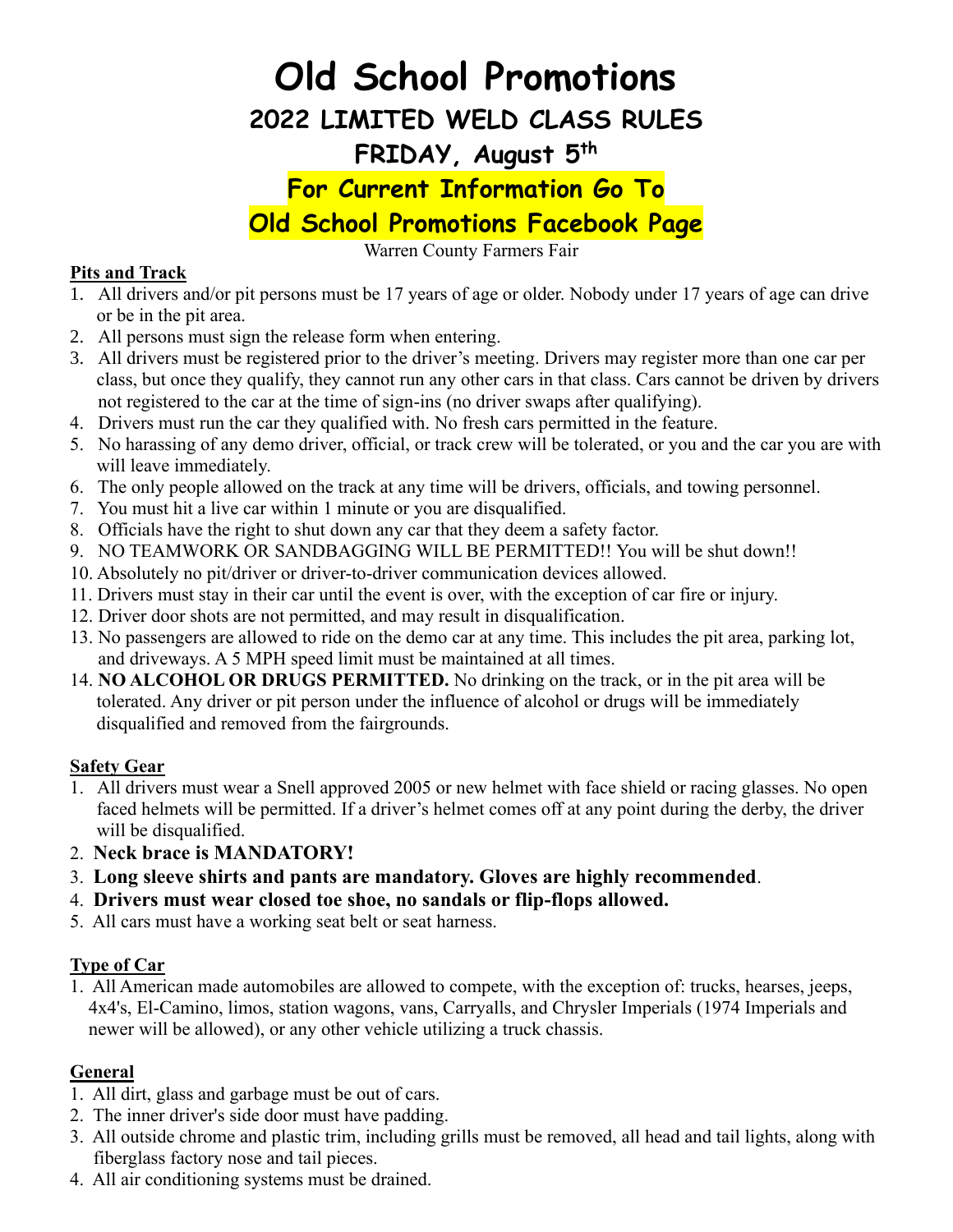- 5. All airbags must be removed from the car.
- 6. If windshield is removed, it must be replaced with wire mesh connecting to a center post in the windshield opening.

#### **Body**

- 1. All doors must be wired, chained, cabled, or welded shut. Chains must be a minimum of 1/4 inch. Door seems can be welded shut using rod with a diameter of 1/2" or less, or by using 1/4" steel plate with a maximum width of 3". If any car door opens during the competition, the driver will be disqualified and asked to leave the track.
- 2. No reinforcements allowed to the body. Rust repair can be made using sheet metal of the same thickness, but may not exceed 1" beyond the damaged area. Be prepared to provide before and after pictures of any repairs made during time of inspection.
- 3. SEAT, DASH BAR WILL BE PERMITTED (4"INCHES ROUND DOOR TO DOOR OR POST TO POST ONLY).CAN BE CONECTED ON BOTH SIDES . 6X2 ` C ` CHANNEL OR 4 ICH PIPE MAX! ( NO KICKERS OF ANY KIND )ROOF CHAINS FROM FRAME TO ROOF MAY BE USED (TWO PER SIDE MAX).Must be installed in a safe and secure manner.
- 4. Halo bar may be attached ONLY to rear seat bar, and cannot have any kickers down to the frame. Halo bar can be bolted to the roof in three spots.
- 5. Roof chains may be used (4 maximum).
- 6. Body mounts may be removed or replaced with a one inch max spacer. Body bolts can be replaced with bolts no larger that 1/2" in diameter. Car body can be bolted directly to the frame using stock body bolt locations. Washers can be added to each side of a body bolt, but can be no larger than 3" x 3". No additional body mounts may be added.
- 7. The front 2 core support bolts can have a maximum diameter of 1", and can used as 2 of your 6 hood bolts. Cars that cannot utilize stock core support positions to benefit from this rule MUST call before any modifications are performed.
- 8. Fenders and wheel well areas can be cut and rolled for tire clearance purposes.
- 9. Wheel wells may be bolted with 6 bolts, up to 3/8" in diameter. Bolts must be cut flush with nut.
- 10. All sunroofs must be covered with sheet metal.

#### **Frame**

- 1. No bumper or frame hitches allowed.
- 2. No welding of frame or frame seams, plating, reinforcing, or filling frames with anything.
- 3. No frame swaps (including sub frames) or IMP subs allowed.
- 4. No hump plates. Humps may be hammered in on both sides.
- 5. Rear of frame can be pre-bent, notched or dimpled from the rear axle back, as long as no material is added in the process.
- 6. One chain, 3/8" or smaller, may be bolted between the frame rails behind the rear end.
- 7. No tilting of front frames…of any method. Front frame rails can be shortened in front of the core support, but body mount must remain in stock location.
- 8. Any fresh or pre-ran car needing frame repair MUST call and make arrangements prior to performing any repairs. Cars without permission will be turned away at the gates, no questions asked. Be prepared to provide before and after pictures of all repairs made at the time of inspection if requested.

#### **Hood and Trunk**

- 1. Hood must remain open until after inspection.
- 2. There must be a hole cut in hood at least 12" inches above carburetor.
- 3. Hood may be secured in 6 spots using wire, chain or bolts. Washers can be used on the top and bottom of each spot, but cannot exceed 3" x 3". Bolts used to secure the hood may not exceed 1/2" diameter, with the exception of the two front core support bolts, which can be up to 1" in diameter.
- 4. Angle Iron can be welded to fender and hood, not exceeding 3" in length. 1 bolt per set.
- 5. Hood supports can be bolted using a max up to 12 bolts not exceeding 3/8" diameter with 1" washers.
- 6. Trunks may be secured in 6 spots using wire, chain, bolts, or weld. If welded, max 6" weld. All areas of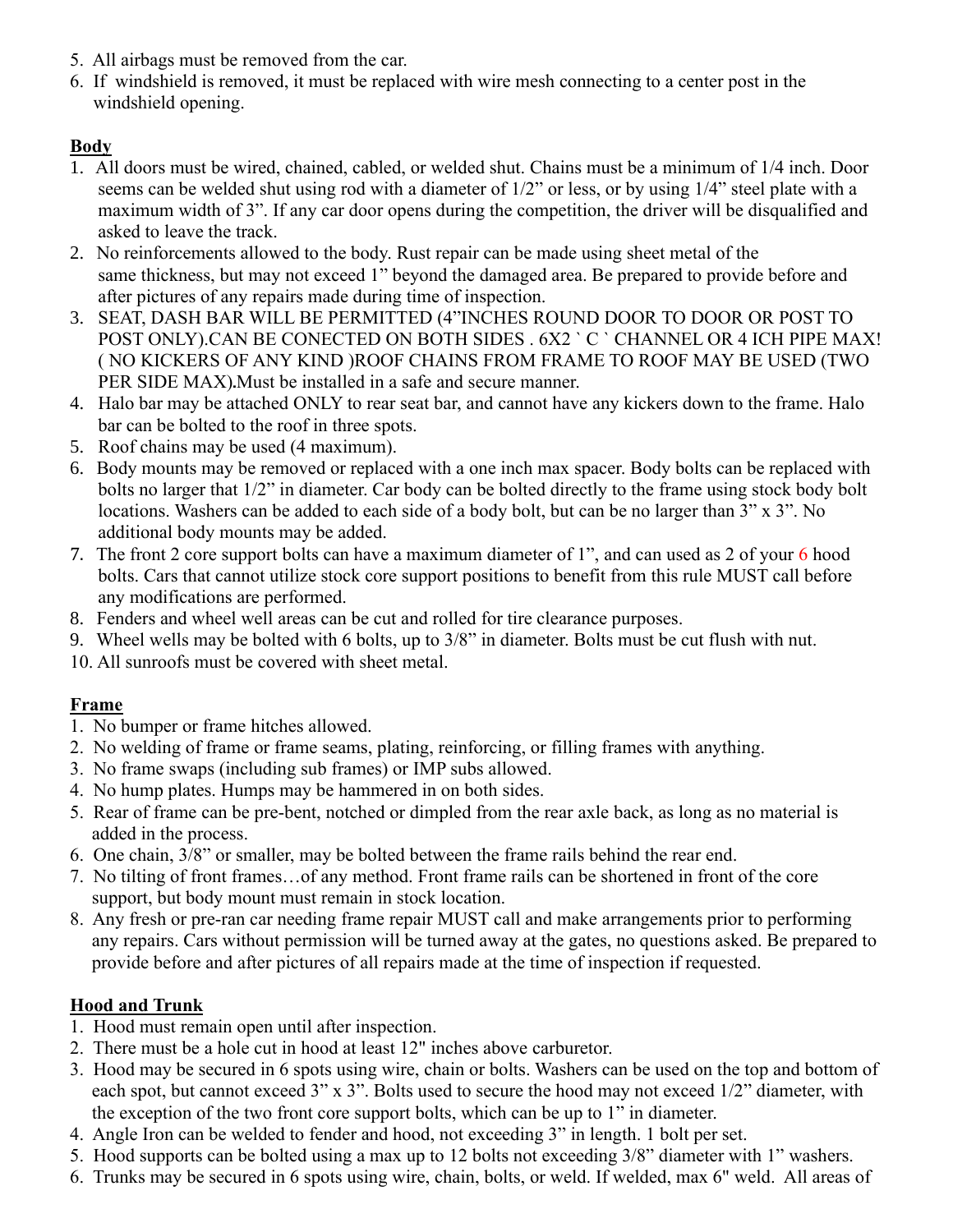trunk must be visible for inspection. No crossing of chains or cables on trunk or hood.

- 7. Trunk bolts cannot exceed 1/2" diameter. Bolts can connect the trunk lid to the floor pan, but cannot pass through the frame, unless going through an existing factory body mount.
- 8. Trunk lids can be tucked or V'd, but quarter panels must remain in the vertical position. No wedges or rear window bars allowed.

#### **Bumpers**

- 1. Any OEM type bumper. Bumpers may be seam welded, but no metal can be added.
- 2. No DEC, homemade, or stuffed bumpers allowed. Inspectors must be able to see inside your bumpers.
- 3. Bumpers may be swapped or flipped from different models.
- 4. Shock plungers may be compressed, welded and bolted. Mounting brackets may be welded to frame. Bumpers can be welded to mounting brackets, or hardnosed directly to the frame rails. No extra metal for reinforcing will be permitted.
- 5. Wire or chain can connect the bumper to the hood, but will count toward your 6 hood spots.

#### **Engines and Transmissions**

- 1. Any engine or transmission swap is OK.
- 2. Distributors protectors, pulley protectors and carb protectors will not be permitted.
- 3. Lower engine cradles will be permitted, but cannot strengthen any other component of the car.
- 4. Engine must have some form of an air cleaner over the carb.
- 5. Exhaust stacks are permitted.
- 6. Mounts can be welded to the frame, and engines may be mounted solid.
- 7. All cooling systems must remain factory or less.
- 8. All belt driven/motor mounted fan blades must be removed. Electric fans with plastic fan blades are permitted.
- 9. No auxiliary water tanks.
- 10. Slider shafts may be used.

#### **Rear Ends**

- 1. Rear ends must be passenger car type only. Rear may be locked or welded. No leaf over conversion. No truck rears allowed.
- 2 . Brackets may be added to leaf spring rear housings for use in coil spring cars. Rear axle tubes may be strengthened.
- 3 . FACTORY STEEL OR ALUMINUM WHEELS ONLY. THERE MAY BE WELD IN CENTERS MODIFICATIONS. 3/8 OF AN INCH THICK, 7 INCHES ACROSS MAX!!.

#### **Brakes and Steering**

- 1. You must have a working hydraulic brake system at all times or risk disqualification.
- 2. Steering shafts can be altered, swapped and welded. Aftermarket setups are also OK.

#### **Tires**

1. Any DOT or forklift tire may be tubed, doubled, or loaded. Tractor, skid loader or snow tires are permitted, but NO paddle type tires permitted.

#### **Suspension**

- 1. Suspension must work. No solid shocks or blocks. No reinforcing of any suspension parts.
- 2. If air or coil over shocks are used, they must allow the suspension to move. Rear may be chained.
- 3. Coil springs may be tack welded or clamped.
- 4. Springs must be factory type: no welding, bolting, or stacking springs on leaf spring cars. 2 clamps per spring will be permitted.
- 5. A-arms and spindles may be swapped as long as parts bolt to factory installed brackets.
- 6. Tie rod ends may be strengthened.